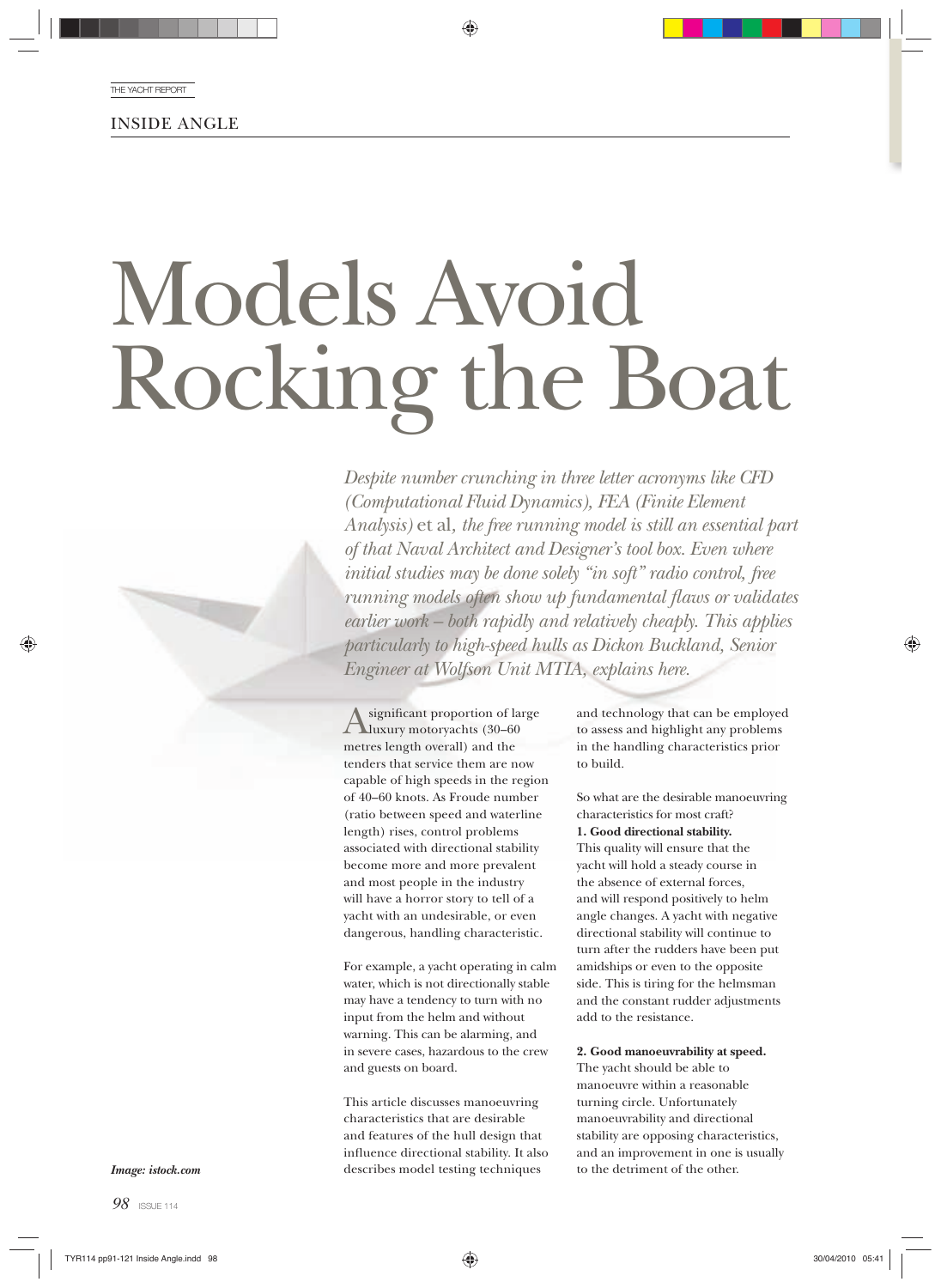THE YACHT REPORT

## INSIDE ANGLE

#### **3. Good response to the helm.**

The yacht should respond with a significant heading change following the application of helm. This should not be confused with positive directional stability, for example a yacht with high directional stability and small rudders will be difficult to turn.

#### **4. Moderate heel in a turn.**

Excessive heel in a turn, particularly if it is outward, gives the crew a feeling of insecurity, and frequently leads to other control problems. Outward heel of only a few degrees will be significant in the crews' perception of the yacht's safety.

#### **5. Good control in following seas, with little tendency to broach.**

Vulnerability to broaching usually results from a combination of influences due to the hull form, stability and appendage arrangement.

#### **6. Moderate influence of heel on control.**

Excessive changes to the manoeuvring characteristics may occur when the yacht is heeled, so that operation in waves or under the influence of other heeling forces becomes degraded.

So what elements of hull design affect the above characteristics? The following are considered to be the most important parameters for planing craft:

#### **1. Hull deadrise aft.**

In general, lower deadrise hulls (around 8 degrees or less), or those with excessive warp (longtitudinal change of deadrise), are more prone to control problems.

#### **2. Hull deadrise forward.**

High deadrise forward, resulting in deep forward sections, tends to reduce directional stability.

#### **3. Distribution of lateral area.**

The longitudinal distribution, or location of the centre of lateral resistance (CLR), affects the directional stability, with increased area aft being beneficial.

#### **4. Skegs and bilge keels influence the heel angle in a turn.**

They generate a side force directed into the turn and, being centred low down, this produces an outward heeling moment.

#### **5. Vertical centre of gravity (VCG).**

A high centre of gravity will increase the outward heel in a turn, and this may have a strong influence on the directional stability.

form that has a proven track record and by doing so they minimise the risk in encountering a badly behaved design. However, it is likely that at some point in the designer's life he/ she will be asked to produce a design that requires a hull form which is unfamiliar. The designer will call upon a host of analytical tools typically consisting of computer programmes (FEA [Finite Element Analysis], CFD [Computational Fluid Dynamics],

*Reliability is key and engineering a long-lived propulsion system is problematical*

#### **6. Trim control devices.**

By controlling trim with transom wedges, trim tabs, interceptors or variable drive angles, the directional stability will also be adjusted. Running with a low trim generally reduces directional stability.

**7. Secondary chines and styling lines.** Secondary topside chines, the afterbody, that are close to the water surface can create areas of low pressure on the hull topsides which can induce a dynamic heel angle, which then causes the yacht to turn even when the helm is amidships.

Most aspects of the hull design will be driven by cost, the owner's specification or practical constraints. Many designers will start with a hull

stability and powering software for example) that go a long way to proving the design before construction begins.

Unfortunately, due to the dynamic nature of the problem, the manoeuvring characteristics of planing hull forms and more importantly their directional stability cannot be predicted by computation or published data alone. Scale model testing, however, offers a cost effective and accurate means of assessing a proposed design prior to production.

The Wolfson Unit specialises in testing fast craft and has many years of experience in the investigation of their manoeuvring characteristics through free running model tests.



*The award-winning* **Ermis II***, tested extensively for Rob Humphreys Yacht Design*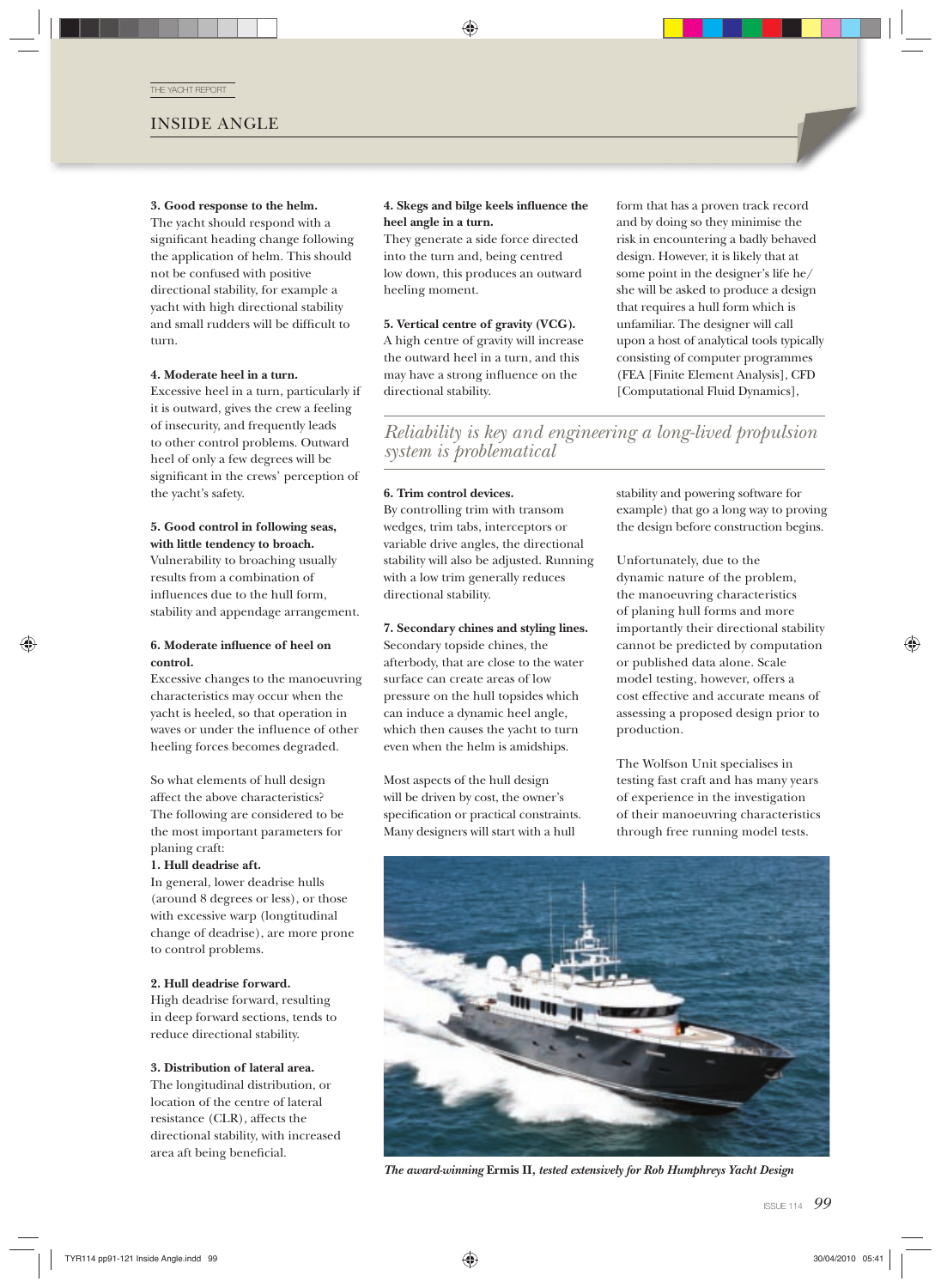## INSIDE ANGLE



*Top: Model of a 26-metre luxury motor yacht executing a turn at 30 knots – Rob Humphreys Yacht Design Above: 25-metre patrol craft operating at 55 knots*

The objective of most manoeuvring test programmes will be to ensure that the design has no adverse handling characteristics and, if any are encountered, that changes can be made relatively quickly and cheaply to the hull or appendages with the aim of improving or eliminating the bad behaviour. It is relatively simple and quick to change certain characteristics, the VCG (vertical centre of gravity) height for example, to identify the envelope of acceptable behaviour within a range of values. This will give the designer confidence if the VCG turns out to have moved from the original design location, once the final hull lines and hydrostatics are produced.

Additionally, we have often found that rudder areas are too small to arrest the onset of broaching in following seas. Fitting a larger rudder is normally a trivial task at model scale and its effect can be assessed during a re-test with all other variables kept constant. This would be difficult and costly to achieve at the full scale.

*A model must be representative of the full scale in terms of its speed, weight, centre of gravity and inertia.*

A model must be representative of the full scale in terms of its speed, weight, centre of gravity and inertia. Scaling laws dictate that the model weight is the full scale weight divided by the scale cubed, and small models need to be very light indeed. If most of the weight is in the propulsion system, there is little ballast available to obtain the correct centre of gravity and inertia and hence the power to weight ratio of the propulsion system must be maximised. The inefficiency of model propellers and jets, and the fact that skin friction is higher at model scale, combine with the result that the power installed in the model must be greater than might be expected if one factors the power of the full size yacht down to the model's scale.

Reliability is key and engineering a long-lived propulsion system is problematical. Sending 5–6kW down a 6–8mm-diameter shaft rotating at 15,000RPM into a propeller, which fits in the palm of your hand is fraught with difficulty. A typical 6kW (8 horse power) outboard weighs around 40kg. The challenge of fast free running models is installing the same power level within a weight limit of 6–8kg.

Recent advances in motor and battery technology, the availability of high quality model water jet drives and small data logging and GPS systems have enabled accurate cost-effective modelling of very fast craft requiring high power to weight ratios.

Up until now, model tests at speeds of 50–60 knots full scale have required two-stroke internal combustion propulsion, which is noisy, difficult to regulate in terms of power output and induce high-frequency (250Hz) structural vibrations which invariably leads to fatigue problems with fragile components.

Electric flight air-cooled brushless motors are now capable of producing the equivalent power of an Internal Combustion engine for the same or less weight and have the advantage of high efficiency  $(95\%)$ , they are quiet, easily controlled and induce a minimal amount of vibration. Highfrequency digital radio control has eliminated the problems with Radio Frequency interference emanating from electric propulsion systems.

Owing to the decline in battery voltage with use, it is necessary to regulate the on-board power in order to maintain a constant trial speed. This has been made possible by recent advances in light, highefficiency DC - DC converters.

In summary, it is now possible to conduct manoeuvring trials accurately and at high speeds using models typically 2–4m in length where scaling effects are small. The mass production of a wide range of the components required to outfit the